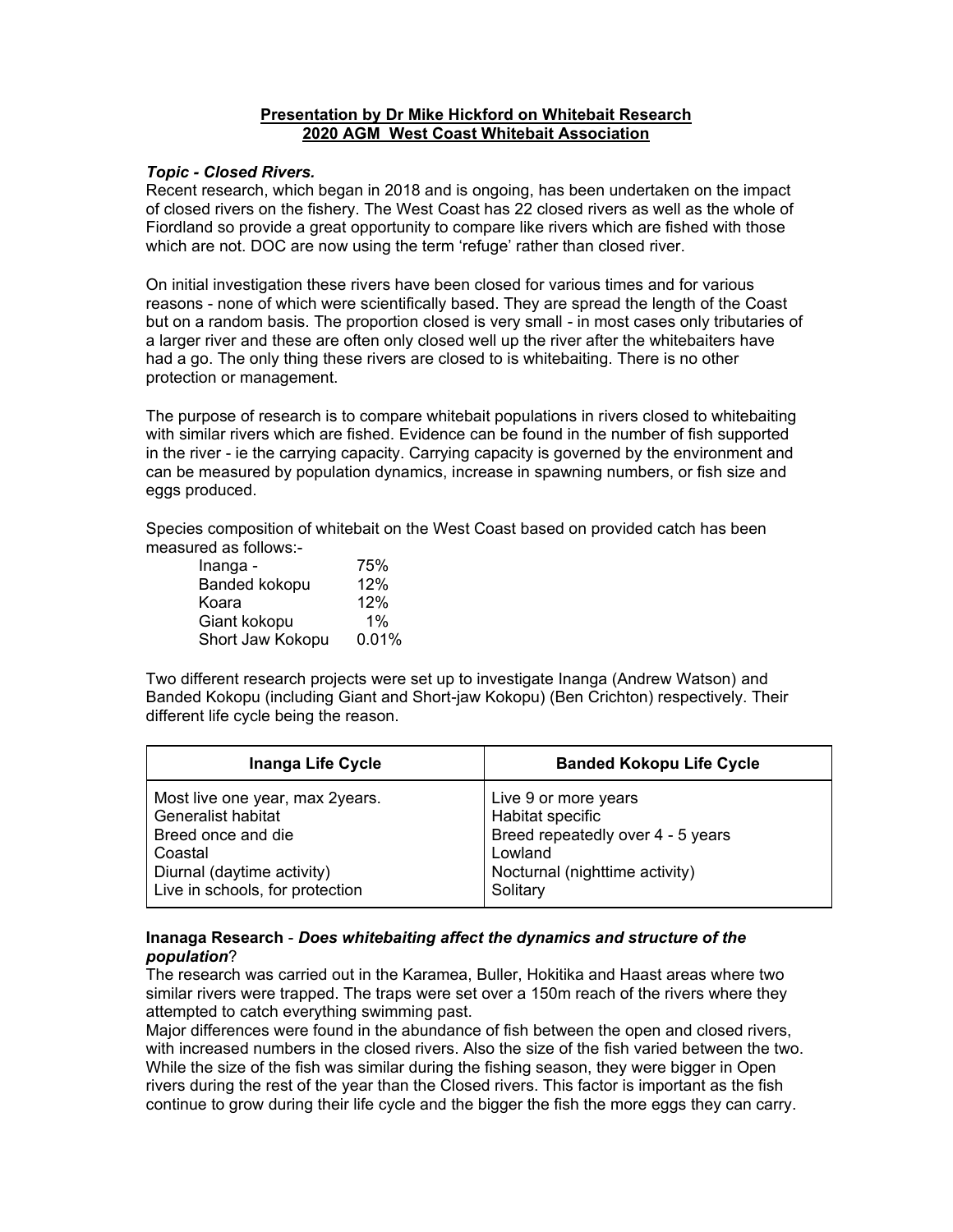(A 50 mm fish can carry 261 eggs while a 68mm fish can carry 560 eggs.) It was found that whitebait in the Open rivers grew faster due to lower density, probably due to less competition for food, as there was a higher density of fish in the closed rivers.

## **Banded Kokopu Research** - *Does Whitebaiting affect the dynamics and structure of the population?*

Counting fish numbers was done slightly differently for these fish as they are active at night. Again two similar rivers were chosen at various places along the Coast. Fish freeze in the bright light at night so were able to be counted. This also allowed the other varieties (Shortjaw and Giant) to be counted too. However, the research was done on the Banded Kokopu. When checking the size of the fish again larger numbers of smaller fish were found in the closed rivers with larger ones found in open rivers. Bank cover was also examined in this research with a comparison between the weight of the fish and the amount of bank cover. There was a clear correlation - as the amount of bank cover increased, so did the biomass of the fish. Also it was found that as the size of the pool increased, so did the biomass of the individual fish. As the cover changed to forest the biomass increased even more.

Dr Hickford concluded that if DOC's management goal of "ensuring healthy and restored whitebait populations and provide for a sustainable fishery" then closing rivers alone is pointless. There needs to be a parallel increase in the carrying capacity of these rivers by increasing the cover and food in their habitat, and removing migration barriers. It is noted that many West Coast rivers are already in their pristine natural state with unmodified habitat.

Question Time

- 1. Do fish go up the middle of the river? They come up the middle at the mouth but at some stage something draws or guides them to the side.
- 2. Do the big ones eat the little ones? Yes they are predatory.
- 3. What is the biggest fish caught? They caught a big Banded one the other day 580mm.
- 4. Are back markers a form of closure? Yes and most rivers of the West Coast have back-markers. Not so in the rest of the country.
- 5. What are fish numbers in Fiordland? Not sure but rivers were different -being short and lacking the flat swampy areas. A fisherman reported big shoals of whitebait in the fiords.
- 6. Can farmed Giant Kokopu be used to restock? Their release would probably not affect the fishery.
- 7. Is there research in other places? Not much. Some in the Westhaven Inlet which is a closed area with new bush is being carried out.
- 8. Does he work with DOC or NIWA? The research is appreciated by DOC and they work in with NIWA
- 9. Why remove the willows? The willows poison anything on the ground underneath and create a rootball which is unsuitable for spawning. But they need to put something else back to make it suitable for spawning.
- 10. How valid is the fresh water data base? Some issues with the validity of this. If there seem to be low numbers they are listed here. Short-jaws are rare anyway so probably endangered. He challenged the classification of Inanga as at risk as this is not data based. There is however, an on-going decline in their habitat which will be affecting them. Banded Kokopu are not threatened but possibly on the edge. Lack of data is the main difficulty in establishing status.
- 11. Is there research on shortening the season? This needs further research but may be introduced to protect the Giant Kokopu and the banded Kokopu.
- 12. Do our bait come from South Westland? Currents off the West Coast are complex and Oceanography is costly to carry out. Marine SAR research is happening and it is